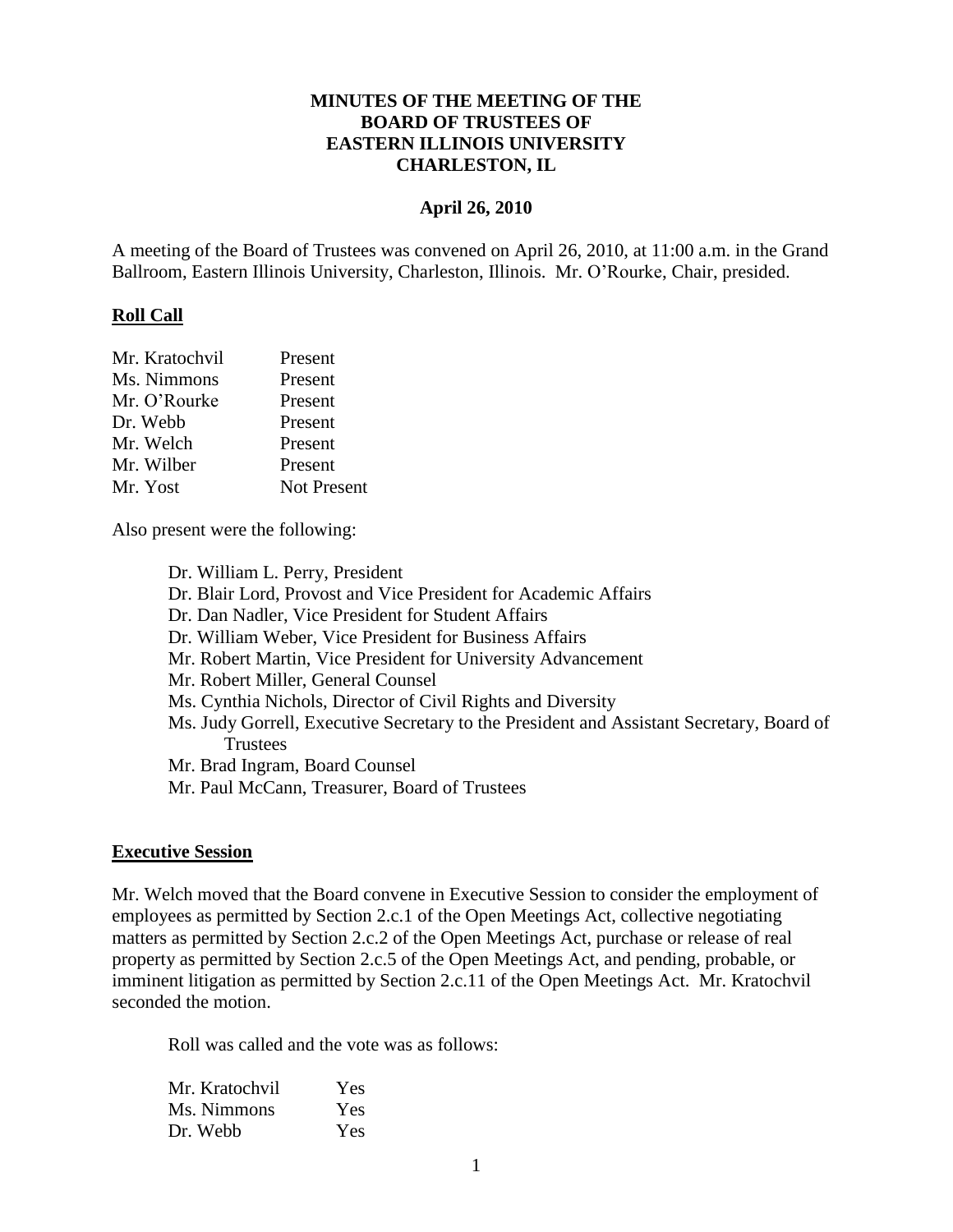| Mr. Welch    | Yes |
|--------------|-----|
| Mr. Wilber   | Yes |
| Mr. O'Rourke | Yes |

Motion carried.

Mr. Welch moved to reconvene in Open Session. Mr. Wilber seconded the motion.

Roll was called and the vote was as follows:

| Mr. Kratochvil | Yes        |
|----------------|------------|
| Ms. Nimmons    | Yes        |
| Dr. Webb       | Yes        |
| Mr. Welch      | Yes        |
| Mr. Wilber     | Yes        |
| Mr. O'Rourke   | <b>Yes</b> |
|                |            |

Motion carried.

The Board of Trustees reconvened in Open Session at 1:00 p.m.

#### **Roll Call**

| Mr. Kratochvil | Present |
|----------------|---------|
| Ms. Nimmons    | Present |
| Mr. O'Rourke   | Present |
| Dr. Webb       | Present |
| Mr. Welch      | Present |
| Mr. Wilber     | Present |
| Mr. Yost       | Present |

# **Action Items**

1. Mr. Wilber moved to approve the minutes of the Board meeting on March 12, 2010. Ms. Nimmons seconded the motion.

Roll was called and the vote was as follows:

| Mr. Kratochvil | Yes |
|----------------|-----|
| Ms. Nimmons    | Yes |
| Dr. Webb       | Yes |
| Mr. Welch      | Yes |
| Mr. Wilber     | Yes |
| Mr. Yost       | Yes |
| Mr. O'Rourke   | Yes |
|                |     |

Motion carried.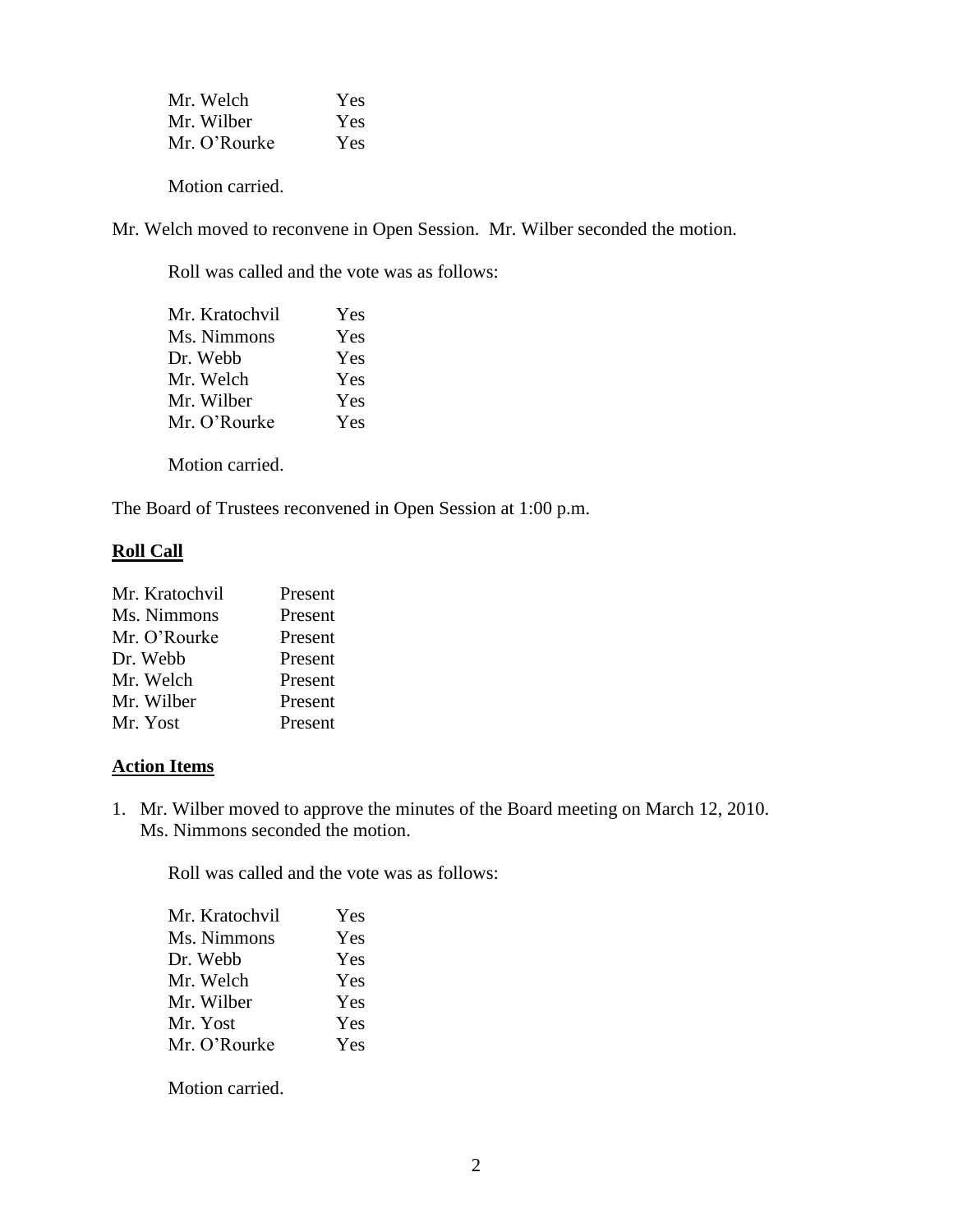2. Mr. Kratochvil moved to approve the awarding of tenure for 20 candidates who were presented by Dr. Lord. The following individuals were presented for award of tenure effective with the 2010-2011 academic year:

Ms. Trina Becker, Department of Communication Disorders and Sciences Dr. Rigoberto Chinchilla, School of Technology Ms. Ann Coddington Rast, Department of Art Dr. Steven R. Conn, Department of Counseling and Student Development Dr. Ayse Olcay Costello, School of Business Dr. John Dively, Department of Educational Leadership Dr. Karen S. Drage, School of Technology Dr. Kyungsoon Jeon, Department of Mathematics and Computer Science Mr. Paul Johnston, Department of Music Dr. Jinhee Lee, Department of History Dr. (Crystal) Yan Lin, School of Business Dr. Zhiwei Liu, Department of Biological Sciences Dr. Thomas N. McDonald, School of Technology Dr. Andrew E. Mertz, Department of Mathematics and Computer Science Dr. Frank Mullins, Department of Special Education Dr. Suzie Asha Park, Department of English Dr. Rebecca A. Peebles, Department of Chemistry Dr. Denise S. Smith, School of Business Dr. Tina K. Veale, Department of Communication Disorders and Sciences Dr. Marjorie Worthington, Department of English

Mr. Welch seconded the motion.

Roll was called and the vote was as follows:

| Mr. Kratochvil | Yes |
|----------------|-----|
| Ms. Nimmons    | Yes |
| Dr. Webb       | Yes |
| Mr. Welch      | Yes |
| Mr. Yost       | Yes |
| Mr. O'Rourke   | Yes |

Motion carried.

3. Dr. Webb moved to approve the Tuition Recommendations for Fiscal Year 2011. Mr. Kratochvil seconded the motion.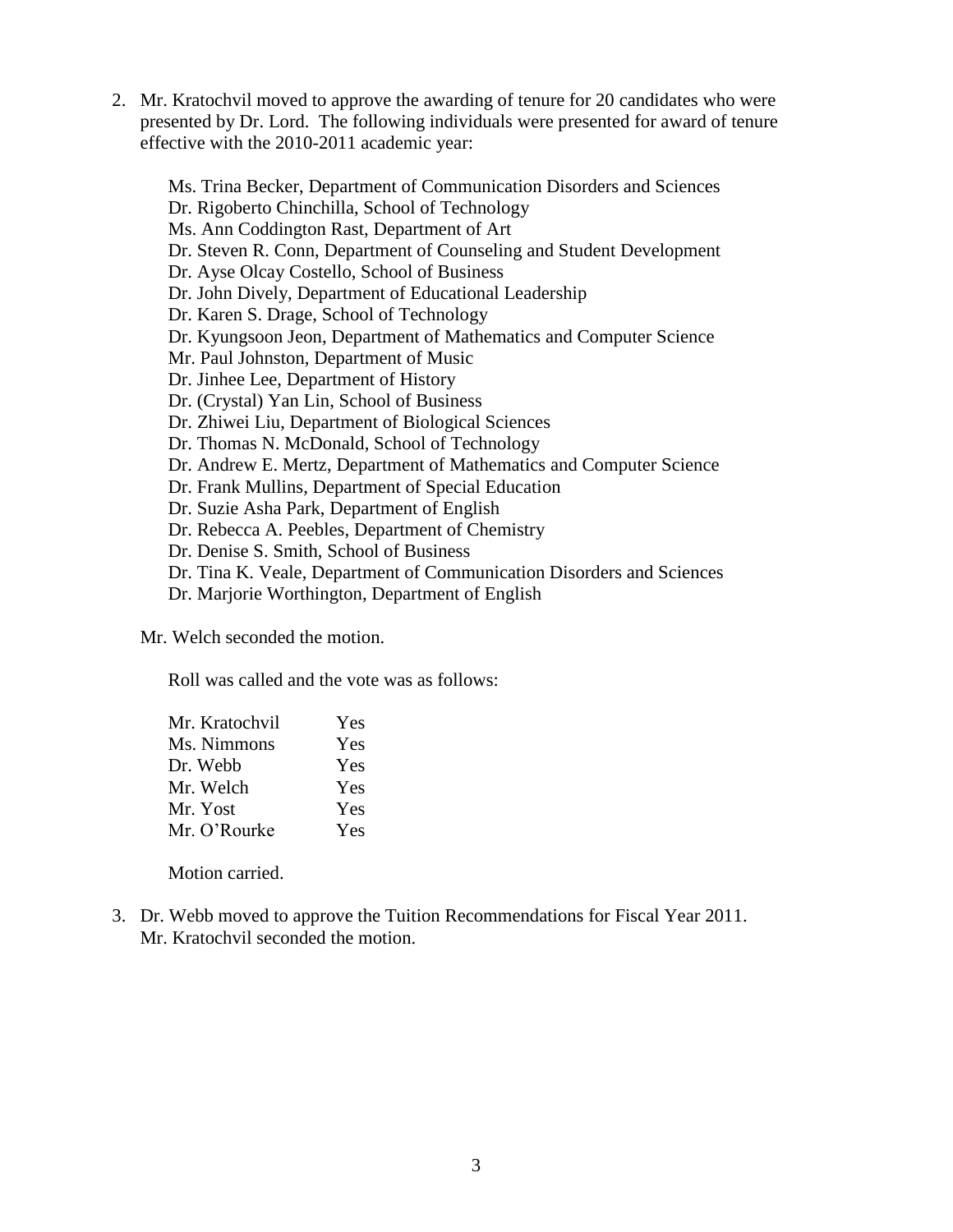#### **FY11 Tuition Recommendations**

#### **Proposed FY11 Tuition (Fall 2010, Spring 2011, Summer 2011)**

**Undergraduate** - A student who has not earned the baccalaureate degree will pay the following tuition:

| <b>Illinois Resident</b> |                 |                      |
|--------------------------|-----------------|----------------------|
| <b>Present</b>           | <b>Proposed</b> | <b>Increase</b>      |
| \$183.00                 | \$197.00        | \$14.00              |
| \$173.55                 |                 | \$0                  |
| \$194.40                 | \$194.40        | \$0                  |
| \$218.00                 | \$218.00        | \$0                  |
| \$239.00                 | \$239.00        | \$0                  |
|                          |                 | \$0                  |
|                          |                 | \$173.55<br>\$254.00 |

Effective FY05, State of Illinois Public Act 93-0228 (110 ILCS 665/10-120) policy provides that tuition for new undergraduate Illinois resident students will remain the same for four continuous academic years. The guaranteed tuition rate period is extended for undergraduate degree programs approved by the University for completion in more than four years. The extension is limited to the minimum number of additional semester(s) to complete the program as approved by the University. This list of programs approved by the University for completion in more than four years is maintained by the Provost.

|                                                         | <b>Non-Resident</b> |                 |                 |
|---------------------------------------------------------|---------------------|-----------------|-----------------|
|                                                         | <b>Present</b>      | <b>Proposed</b> | <b>Increase</b> |
| Continuing, Non-guaranteed Students – Per Semester Hour | \$549.00            | \$590.00        | \$41.00         |
| FY07 Guaranteed Students – Per Semester Hour            | \$520.65            | \$520.65        | \$0             |
| FY08 Guaranteed Students – Per Semester Hour            | \$583.20            | \$583.20        | \$0             |
| FY09 Guaranteed Students – Per Semester Hour            | \$654.00            | \$654.00        | \$0             |
| FY10 Guaranteed Students – Per Semester Hour            | \$717.00            | \$717.00        | \$0             |
| FY11 New Students – Per Semester Hour                   |                     | \$762.00        | $\Omega$        |
|                                                         |                     |                 |                 |

**Graduate -** A post-baccalaureate student will pay the following tuition (regardless of the level of courses in which he/she enrolls):

|                          | <b>Illinois Resident</b> |                 |                 |
|--------------------------|--------------------------|-----------------|-----------------|
|                          | <b>Present</b>           | <b>Proposed</b> | <b>Increase</b> |
| <b>Per Semester Hour</b> | \$239.00                 | \$254.00        | \$15.00         |
|                          | <b>Non-Resident</b>      |                 |                 |
|                          | <b>Present</b>           | <b>Proposed</b> | <b>Increase</b> |
| <b>Per Semester Hour</b> | \$717.00                 | \$686.00        | $$-31.00$       |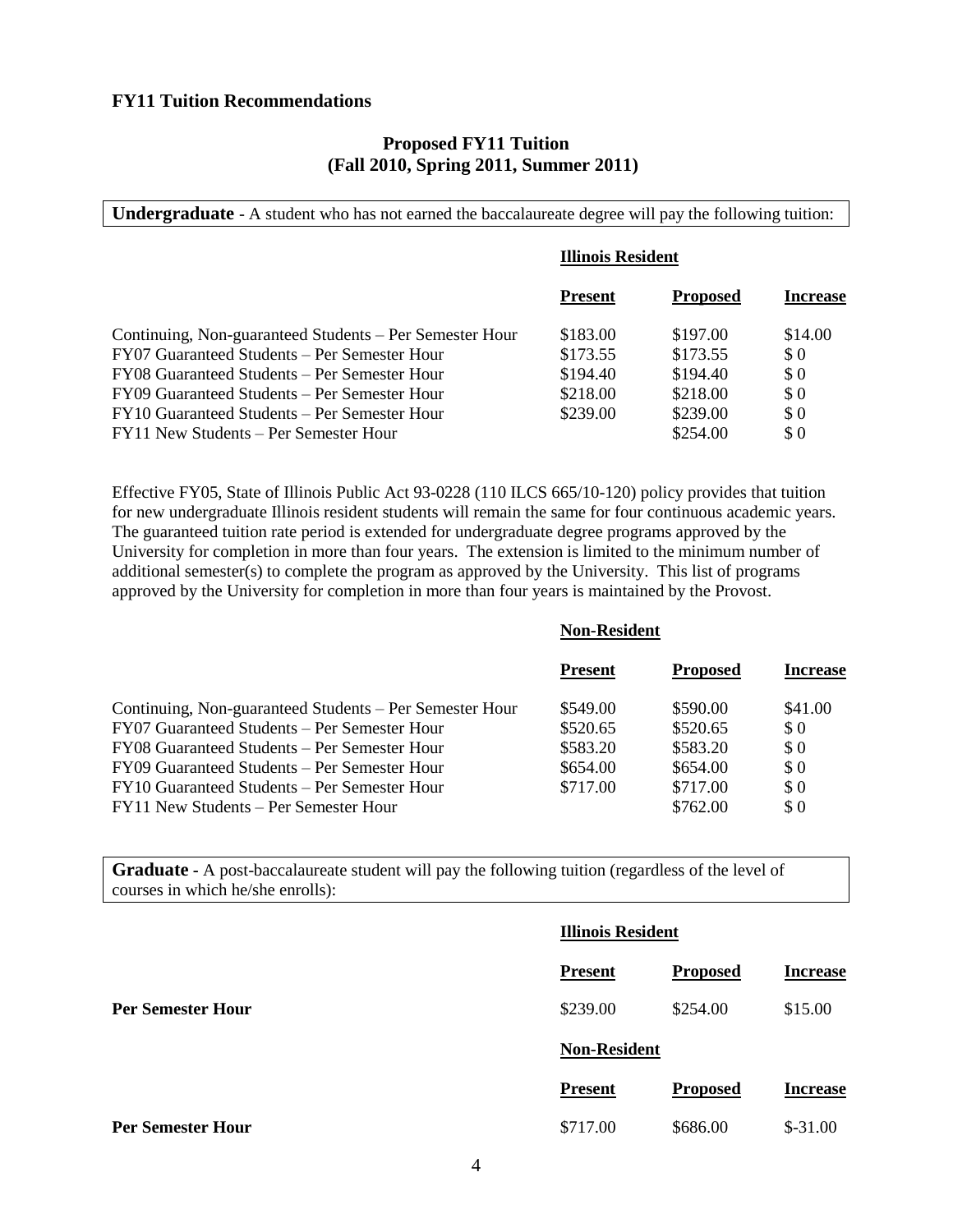Roll was called and the vote was as follows:

| Mr. Kratochvil | Yes |
|----------------|-----|
| Ms. Nimmons    | Yes |
| Dr. Webb       | Yes |
| Mr. Welch      | Yes |
| Mr. Wilber     | Yes |
| Mr. Yost       | Yes |
| Mr. O'Rourke   | Yes |

Motion carried.

4. Mr. Wilber moved to approve the Fee Increase Recommendations for Fiscal Year 2011. Ms. Nimmons seconded the motion.

### **FY11 Fee Increase Recommendations**

# **Proposed FY11 Student Fee Increases (Fall 2010, Spring 2011, Summer 2011)**

|                               |             | <b>Present</b> | <b>Proposed</b> | <b>Increase</b> |
|-------------------------------|-------------|----------------|-----------------|-----------------|
| <b>Campus Improvement Fee</b> |             | FY11 \$12.00   | \$14.50         | \$2.50          |
| (Per Semester Hour)           |             | FY12 \$14.50   | \$17.00         | \$2.50          |
|                               |             | FY13 \$17.00   | \$19.50         | \$2.50          |
|                               | <b>FY14</b> | \$19.50        | \$22.00         | 2.50            |

Rationale: Additional resources generated from the fee will be used for renovations in labs and classrooms in the physical sciences building and life sciences building and to support new construction.

|                                  |             | <b>Present</b> | <b>Proposed</b> | <b>Increase</b> |
|----------------------------------|-------------|----------------|-----------------|-----------------|
| <b>Lantz-O'Brien Operations/</b> |             | FY11 \$1.85    | \$2.50          | \$.65           |
| <b>Bond-Revenue Fee</b>          | FY12        | \$2.50         | \$3.00          | \$.50           |
| (Per Semester Hour)              | <b>FY13</b> | \$3.00         | \$3.50          | \$.50           |
|                                  | <b>FY14</b> | \$3.50         | \$4.00          | .50             |

Rationale: Additional resources generated from the fee will be used to: replace roofs, ceilings, and plumbing; repair outdoor basketball and tennis courts; improve heating, air conditioning, and ventilation; renovate bathrooms; and repair the Panther Trail.

#### *Notes on Previously Approved Fee Increases*

|                             | <b>Present</b> | <b>Proposed</b> | <b>Increase</b> |
|-----------------------------|----------------|-----------------|-----------------|
| <b>Graduate Student Fee</b> | FY11 \$2.50    | \$3.00          | .50             |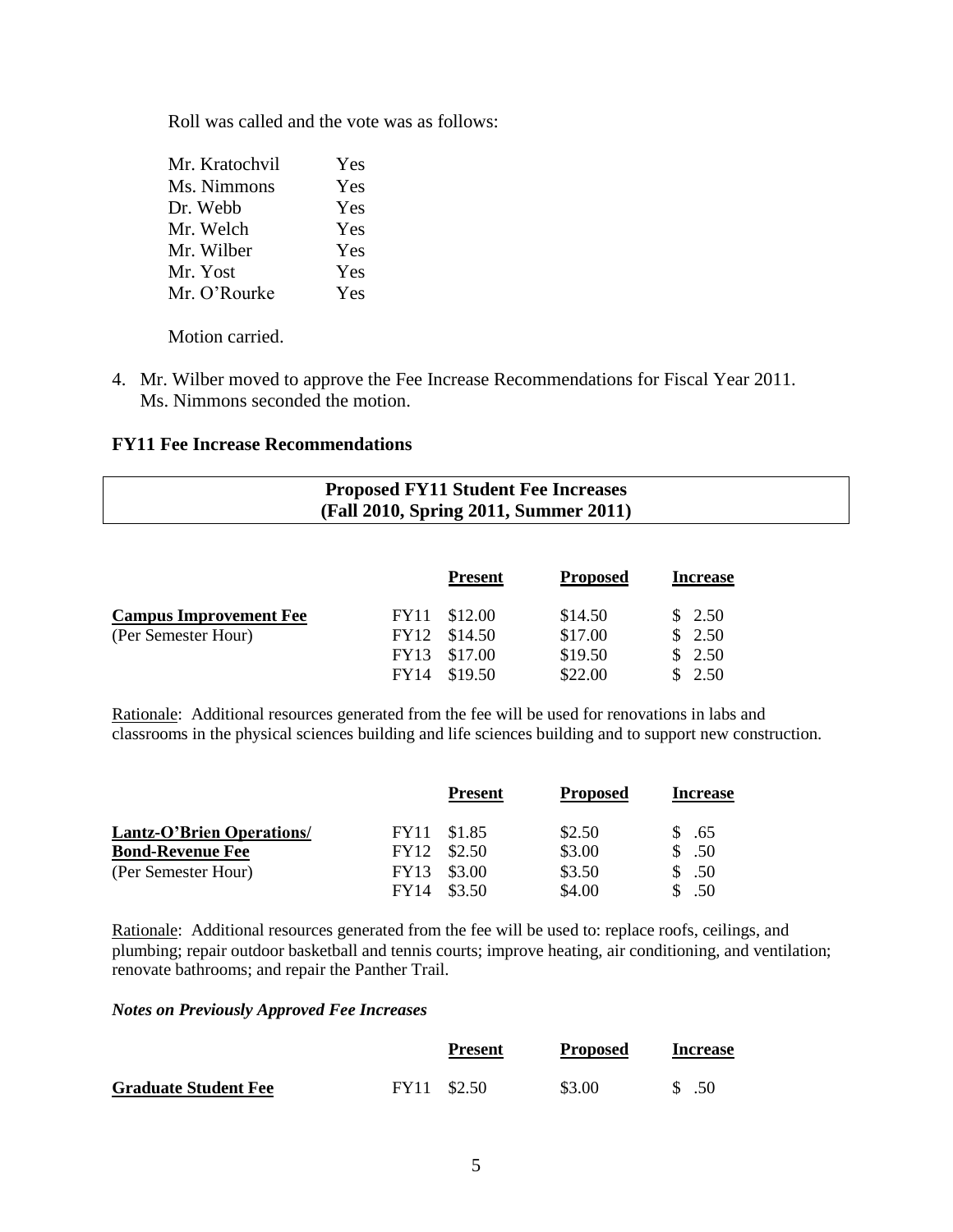Rationale: Additional resources generated from the fee will be used to assist the Graduate Student Advisory Council in fulfilling its mission in fostering leadership development and professional growth opportunities, conducting research, implementing policy and program development initiatives, and representing graduate student concerns by participating in regional and national meetings.

|                         | <b>Present</b> | <b>Proposed</b> | <b>Increase</b> |
|-------------------------|----------------|-----------------|-----------------|
| <b>Grant-in-Aid Fee</b> | FY11 \$136.20  | \$144.72        | \$8.52          |

\*In 1982, the Board of Governors approved the indexing of the Grant-in-Aid fee equal to the increase in the approved room and board rates (approved at the January 22, 2010 BOT meeting). For FY11 a rate of 6.25% is applied to the Grant-in-Aid Fee.

Roll was called and the vote was as follows:

| Mr. Kratochvil | Yes |
|----------------|-----|
| Ms. Nimmons    | Yes |
| Dr. Webb       | Yes |
| Mr. Welch      | Yes |
| Mr. Wilber     | Yes |
| Mr. Yost       | Yes |
| Mr. O'Rourke   | Yes |
|                |     |

Motion carried.

5. Mr. Kratochvil moved to grant President Perry authority to offer Barbara Burke, Director of Intercollegiate Athletics, a two-year extension of her contract for the period July 1, 2011 through June 30, 2013. Mr. Yost seconded the motion.

Roll was called and the vote was as follows:

| Yes |
|-----|
| Yes |
| Yes |
| Yes |
| Yes |
| Yes |
| Yes |
|     |

Motion carried.

6. Ms. Nimmons moved to approve the 2011 Meeting Calendar for the Board of Trustees. The meeting dates are: January 21, 2011 (Friday); March 11, 2011 (Friday); April 25, 2011 (Monday); June 20, 2011 (Monday); September 2, 2011 (Friday); and November 18, 2011 (Friday). Mr. Wilber seconded the motion.

Mr. Welch asked that the January 21 meeting be moved to January 14. It was recommended that the 2011 Meeting Calendar be tabled. The recommendation passed by acclamation.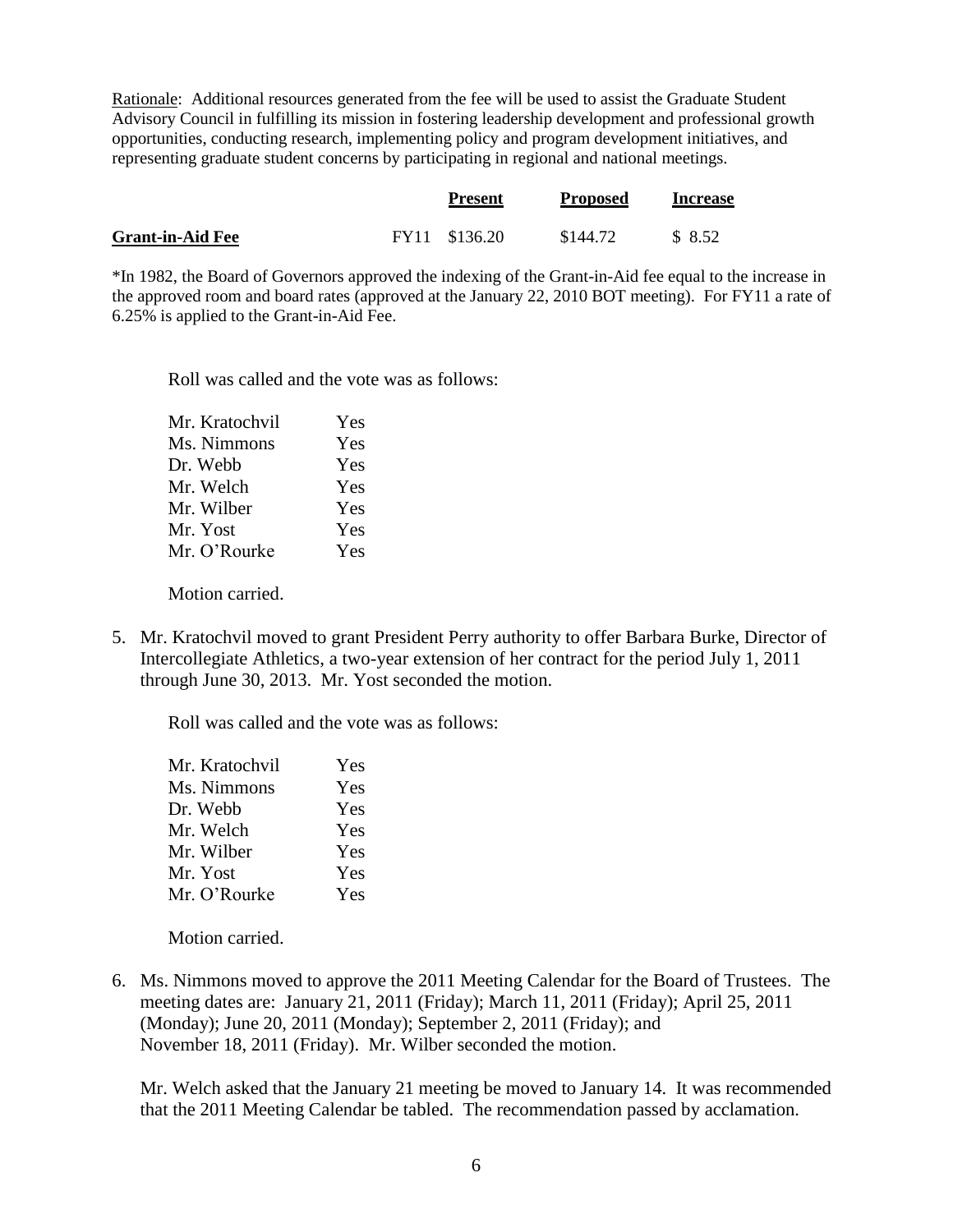7. Annual meeting and the election of officers for the Board of Trustees 2010-2011 term. Mr. Brad Ingram conducted the election.

Mr. Kratochvil nominated Mr. Leo Welch for Chairperson. Mr. Leo Welch was elected Chairperson by secret ballot.

Dr. Webb nominated Mr. Roger Kratochvil for Secretary. Mr. Roger Kratochvil was elected Secretary by secret ballot.

Mr. O'Rourke nominated Dr. Robert Webb for Vice Chairperson.

Roll was called and the vote was as follows:

| Mr. Kratochvil | Yes     |
|----------------|---------|
| Ms. Nimmons    | Yes     |
| Dr. Webb       | Abstain |
| Mr. Welch      | Yes     |
| Mr. Wilber     | Yes     |
| Mr. Yost       | Yes     |
| Mr. O'Rourke   | Yes     |
|                |         |

Dr. Robert Webb was elected Vice Chairperson.

Mr. Wilber nominated Mr. William O'Rourke for Member Pro-Tem of the Executive Committee.

Roll was called and the vote was as follows:

| Mr. Kratochvil | Yes     |
|----------------|---------|
| Ms. Nimmons    | Yes     |
| Dr. Webb       | Yes     |
| Mr. Welch      | Yes     |
| Mr. Wilber     | Yes     |
| Mr. Yost       | Yes     |
| Mr. O'Rourke   | Abstain |

Mr. William O'Rourke was elected Member Pro-Tem.

8. Mr. Kratochvil moved to approve the Public Employer Participation Agreement between the Eastern Illinois University Board of Trustees and the NECA-IBEW Pension Trust Fund and the NECA-IBEW Welfare Trust Fund pursuant to the provisions of the Illinois Fringe Benefit Portability and Continuity Act, 820 ILCS 190/1 et seq. (Act). Mr. Wilber seconded the motion.

Roll was called and the vote was as follows:

| Mr. Kratochvil | Yes |
|----------------|-----|
| Ms. Nimmons    | Yes |
| Dr. Webb       | Yes |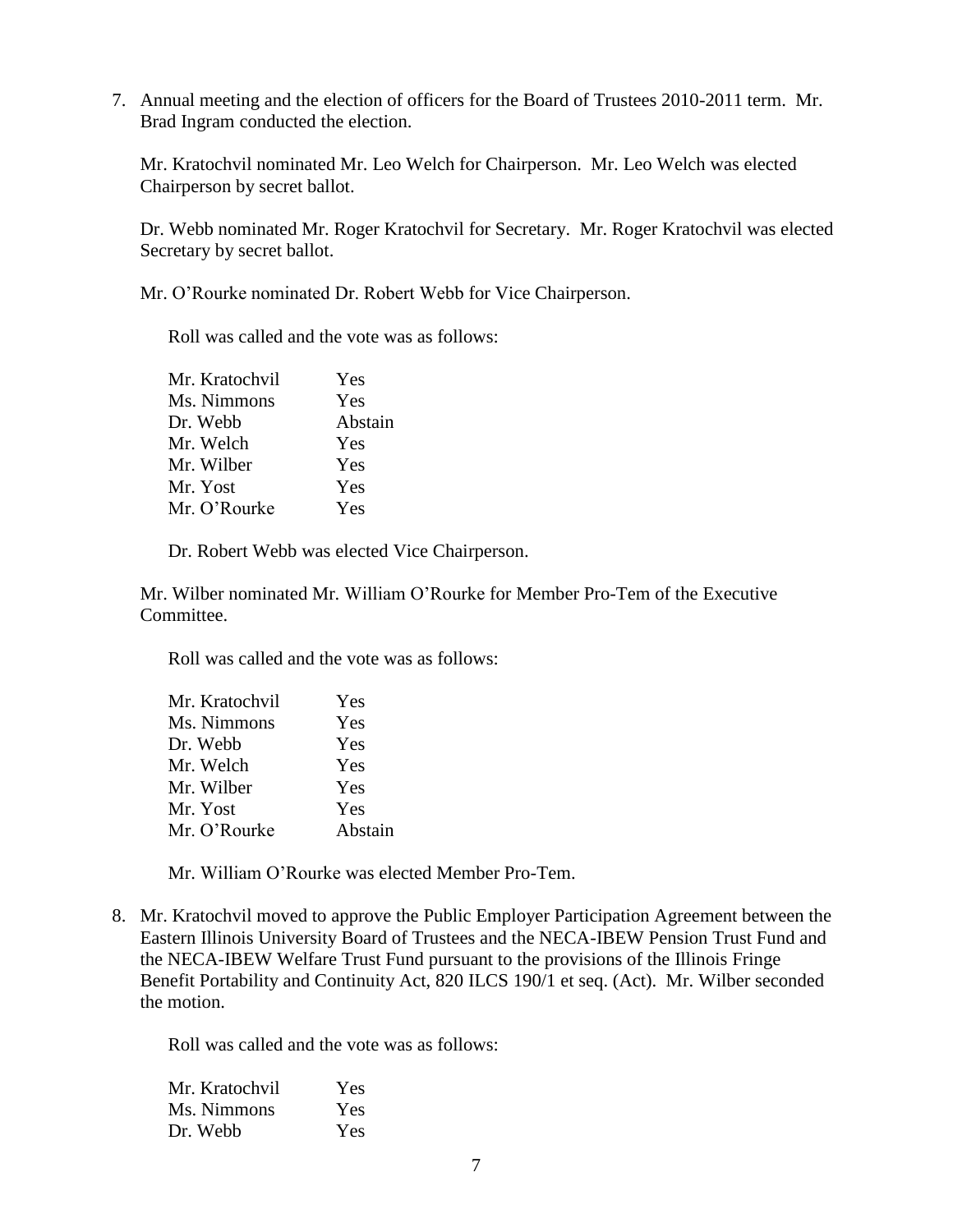| Yes        |
|------------|
| <b>Yes</b> |
| Yes        |
| Yes        |
|            |

Motion carried.

9. A revision to Board *Bylaws, Governing Policies*, and *Regulations* as a first reading.



Regulation: II.B.7. Employee Benefits

Issued: January 16, 1996

The following revisions to Board Regulations §II.B.7.b.3 and §II.B.7.d.5.a. are presented as a first reading:

# **7. Employee Benefits**

- b. Full-Time Temporary Employee
	- 1. An employee hired specifically for a full-time temporary position shall, during the first fiscal year of such appointment, earn non-cumulative sick leave at the rate of ten (10) days per year (credited to the employee at the beginning of the appointment), shall be eligible for holidays, bereavement leave, and leave for court required service, but shall not be eligible for any other benefits provided by this paragraph 7. Such employee shall not receive any benefit for unused sick leave at the end of the fiscal year, or at the end of the appointment, whichever is earlier. If such appointment is at least half-time but less than full-time, the employee shall be eligible to receive the benefits listed in this paragraph (4) on a pro-rated basis.
	- 2. An employee hired specifically for a full-time temporary position, who is appointed to said position for more than one (1) consecutive fiscal year, shall be eligible for holidays, bereavement leave, and leave for court required service.
	- 3. In addition, effective at the beginning of the second consecutive fiscal year of such appointment, such employee shall become eligible for educational benefits, shall earn non-cumulative sick leave at the rate of one (1) day per month of appointment (credited to the employee at the beginning of the fiscal year), and, if employed on a twelve  $(12)$  month basis, shall:  $(i)$ , if such appointment is supported less than fifty percent (50%) by grant or contract funds, earn vacation leave as specified in paragraph bd. below; or (ii), if such appointment is supported at least fifty percent (50%) by grant or contract funds, earn non-cumulative vacation leave credited at the rate of two (2) days per month. Such employee Employees whose appointment is supported at least fifty (50%) by grant or contract funds shall not receive any benefit for unused sick leave or non-cumulative vacation leave at the end of the fiscal year, or at the end of the appointment, whichever is earlier.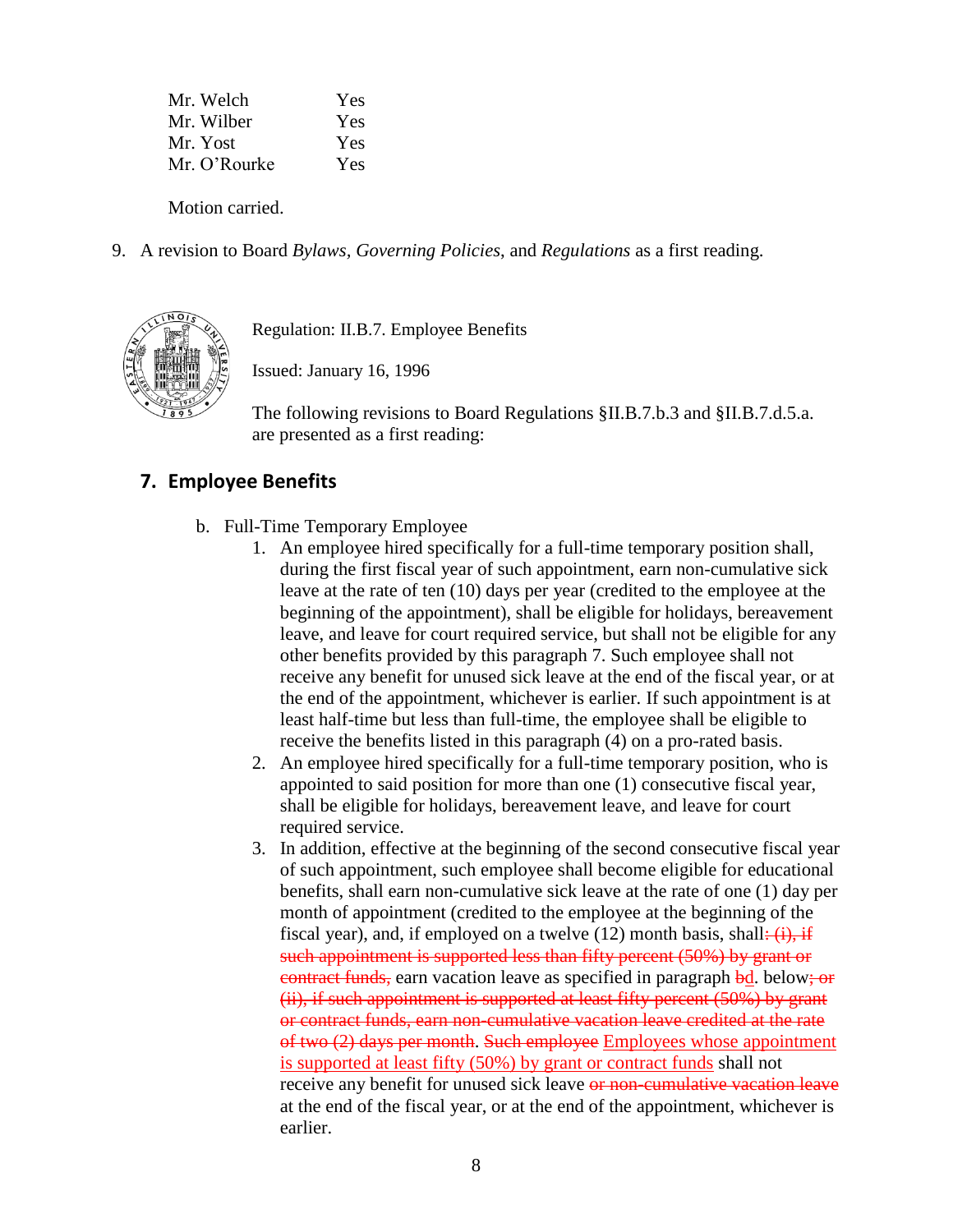4. If the foregoing appointment is at least half-time but less than full-time, the benefits listed in this paragraph (4) shall be provided on a pro-rated basis, and the employee shall not become eligible to earn the benefits listed in paragraph (b) above until the beginning of the third consecutive fiscal year of such appointment.

### H. **Revisions to Board** *Bylaws, Governing Policies, and Regulations* **[First Reading] (Cont.)**

- c. Part-time faculty employees paid on a per-course basis and employees with appointments for less than half-time shall not be eligible for any benefits described in this paragraph 7.
- d. Vacation Leave
	- i. Faculty and administrative employees with twelve (12) month appointments shall earn vacation leave at the rate of two (2) days per month during each month, or major fraction thereof, of service in pay status. Employees with less than twelve (12) month appointments shall earn no vacation leave. Vacation leave may be accrued up to a maximum of forty-eight (48) days. An employee who accrues the maximum will, except as provided below, earn no further vacation leave until the employee's use of vacation leave reduces the accrual below the maximum. An employee who is required to work on a special assignment may, at the discretion of the President be permitted to earn up to twelve (12) days of vacation leave beyond the maximum of forty-eight (48) days. Such additional vacation leave must be used within twelve (12) months after the employee completes work on the special assignment.
	- ii. Vacation leave shall ordinarily be earned before being taken. In exceptional circumstances, an employee may, at the discretion of the President or designated representative be permitted to take up to six (6) days of vacation leave before it is earned. In such case, the employee shall accrue no further vacation leave until the amount taken in advance has been earned. If the employee terminates his/her employment prior to earning the amount of vacation leave taken in advance, the unearned amount shall be deducted from his/her salary upon termination.
	- iii. All requests for vacation leave shall be submitted in advance to the immediate supervisor.
	- iv. Approval of the dates on which an employee wishes to take vacation leave shall be at the discretion of the immediate supervisor, and shall be subject to the consideration of maintaining efficiency of operations.
	- v. Vacation Time Upon Termination of Employment
		- 1. Upon termination of employment, and provided that the employee is not reemployed at the same place of employment within thirty (30) calendar days, an employee, or such employee's estate, shall be entitled to a lump sum payment for accrued vacation leave. Vacation time earned by an employee while employed in a position supported at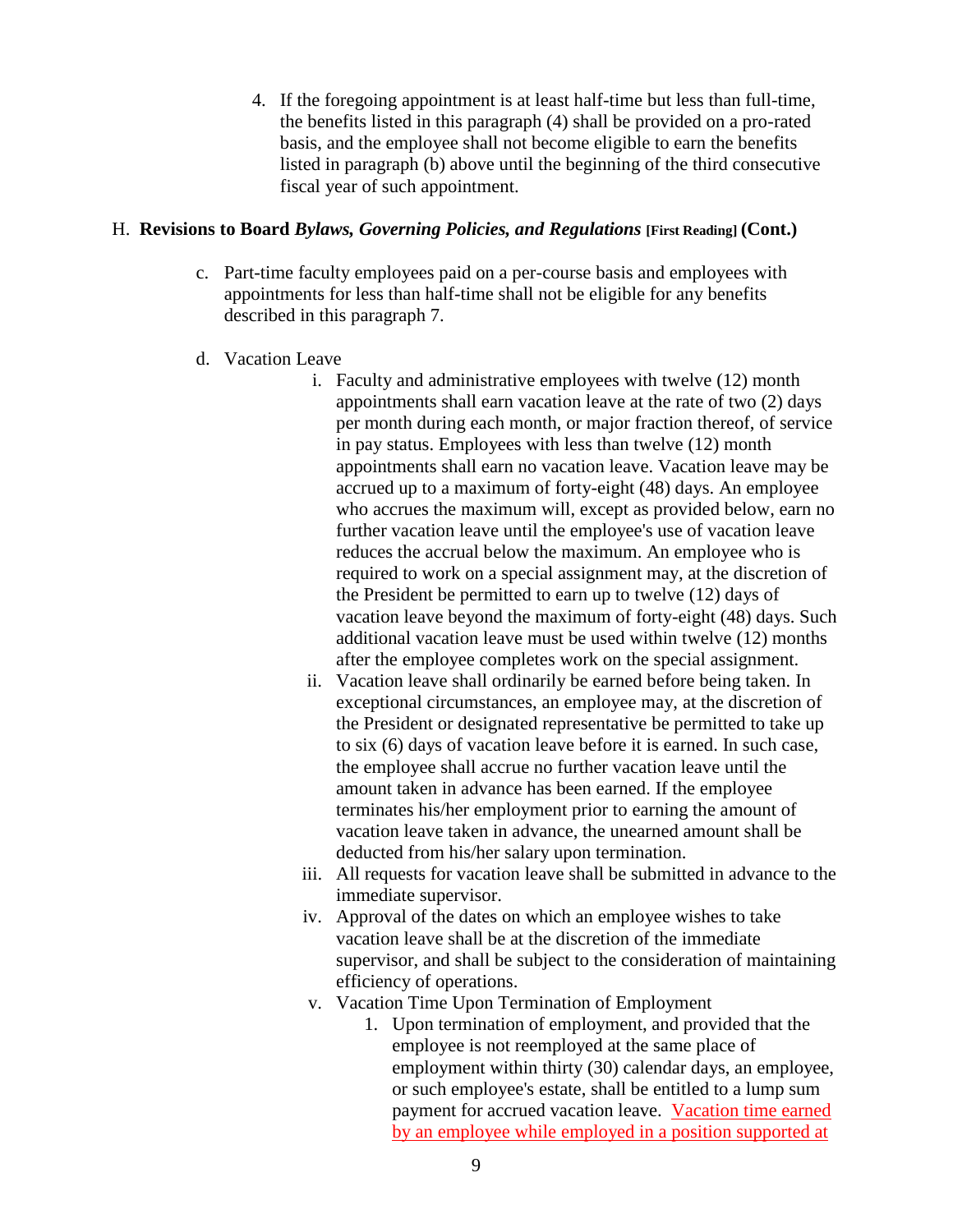least fifty percent (50%) by grant or contract funds is not compensable upon termination of employment.

## H. **Revisions to Board** *Bylaws, Governing Policies, and Regulations* **[First Reading] (Cont.)**



Governing Policy: II.C.2. Administrative Employees

Issued: January 16, 1996

The following revision to Board Governing Policy Article II.C.2 is presented as a first reading:

# **2. Administrative Employees.**

Administrative employees comprise those administrative and professional employees who are not employed under the State Universities Civil Service System, including medical doctors engaged in providing health services appointed in accordance with Board Regulations. Administrative employees may be granted faculty rank and tenure in appropriate circumstances as provided in Board Regulations. In some cases, the President, with the prior approval of the Board, may offer employment contracts to specific senior administrative employees and coaches provided that such contracts may not exceed three (3) years in length unless a longer term is required by law.

# **Information Items**

### **President's Report**

Dr. Perry asked Dr. Nadler to introduce Ms. Rachel Fisher, Director of Student Community Services. Ms. Fisher provided a report on student community service initiatives, and shared her office's theme of "If Not Me, Then Who?" The Student Community Service office had over 90 events during the fall semester, and over 75 events during the spring semester. Some of these events included Panther Service Day, the 2<sup>nd</sup> Annual MLK Jr. Day of Service, Jump Start to Give, volunteering with Special Olympics, and many others. Ms. Fisher also mentioned the Senior Wellness Action Team (SWAT) and Billy's Buddies, which are service teams created through the Student Community Service office.

Dr. Perry asked Dr. Weber to introduce Mr. Gary Reed, Director of Facilities Planning & Management, and Mr. Dave Evers, with Honeywell. Mr. Reed shared an update on the renewable energy center, which is part of an energy improvement partnership with Honeywell International. More than 20 energy conservation measures are planned within this partnership, including the construction of the renewable energy center. This facility is the first of its kind in Illinois, and will be fueled with wood chips and other biomass fuels as they become available. The utilities savings from this partnership are expected to pay for the project within a 20 year time frame. Mr. Dave Evers reported that the construction of the renewable energy center is on schedule. He also mentioned some of the other energy conservation measures included in the partnership. These include replacement of some energy inefficient transformers, re-lamping light fixtures on campus, installation of occupancy sensors to control lighting, some plumbing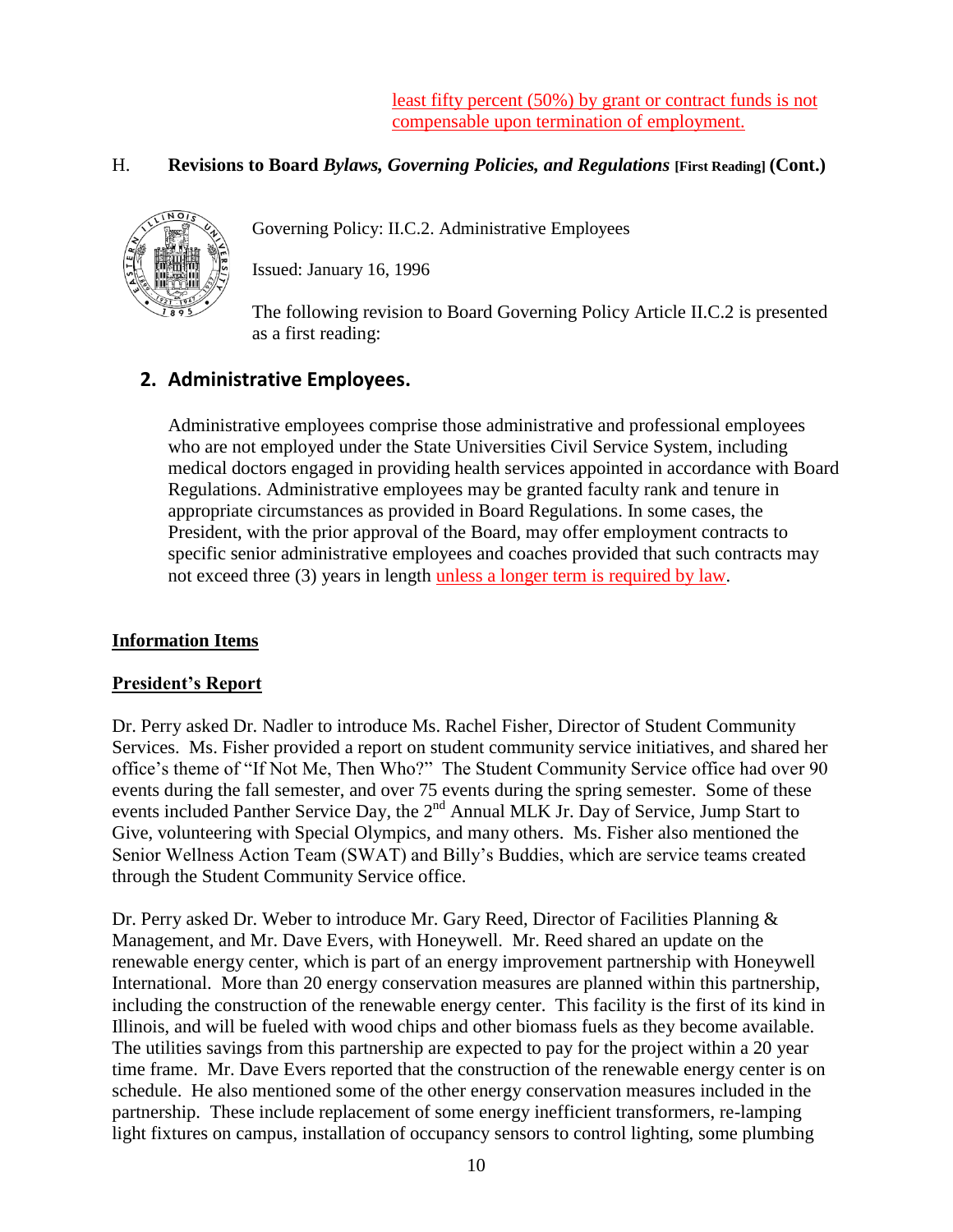work, replacement of windows in some residence halls, and modifications to the chilled water loop.

# **Report from Board Chair**

Mr. O'Rourke thanked the members of the Board, the administration, faculty, staff, and students for their support and hard work over the past year. He stated that he felt EIU is well-positioned to maintain or improve its standing in the ranks of public universities.

# **Committee Reports**

Executive/Planning Committee – Mr. O'Rourke reported that the committee discussed the AGB Board meeting on Orlando, had a report from Mr. Welch on the National Conference for the National Center for the Studies of Collective Bargaining and Higher Education and Professions, had a report from Dr. Lord on the IBHE meeting, discussed the Board of Trustees planning retreat, received an update on the Campus Master Plan from Dr. Weber, received a legislative update from Dr. Markley, had an update on federal relations from Mr. Martin, and an update on NCAA recertification from Dr. Markley.

Board Relations Committee – Ms. Nimmons mentioned the work by Mr. Martin and Ms. Evans regarding planning for the capital campaign kick-off event set for next fall. She also mentioned the external steering committee, and the hard work they are doing for the campaign.

Finance/Audit Committee – Dr. Webb reported that the FY09 audit was satisfactory.

Board Regulations – No report.

Academic and Student Affairs Committee – Mr. Welch reported that the committee discussed outreach efforts with urban prep academies in Chicago, and received an update on the textbook rental service. Mr. Welch also shared the title of the book chosen for the next EIU Reads program, which is *This I Believe: Part 2*. The committee also discussed proposed tuition & fees, a report on measurable goals for integrated learning initiatives, student research accomplishments, and had a report on the participants at the National Conference on Undergraduate Research.

# **Reports from Board Members Attending Various Conferences**

Mr. O'Rourke and Dr. Webb attended the Association of Governing Boards 2010 National Conference on Trusteeship. Mr. O'Rourke attended workshops on management of trustee conflicts of interest, leadership strategies for board chairs of public universities, successful board - CEO relationships, and a session titled "10 Things Boards Need to Know Now About Higher Education Finance". Mr. O'Rourke offered to share any of the materials he brought back from the AGB Conference. Dr. Webb mentioned board self-assessment, which is a trend throughout the country, and assessment of presidential performance. Dr. Webb feels that Eastern Illinois University is on track with both these assessment tools, as the Board recently completed a selfassessment tool, and a three-year evaluation was recently completed for President Perry.

Mr. Welch attended the 37<sup>th</sup> Annual National Conference for the National Center for the Study of Collective Bargaining in Higher Education and the Professions. The title of the conference